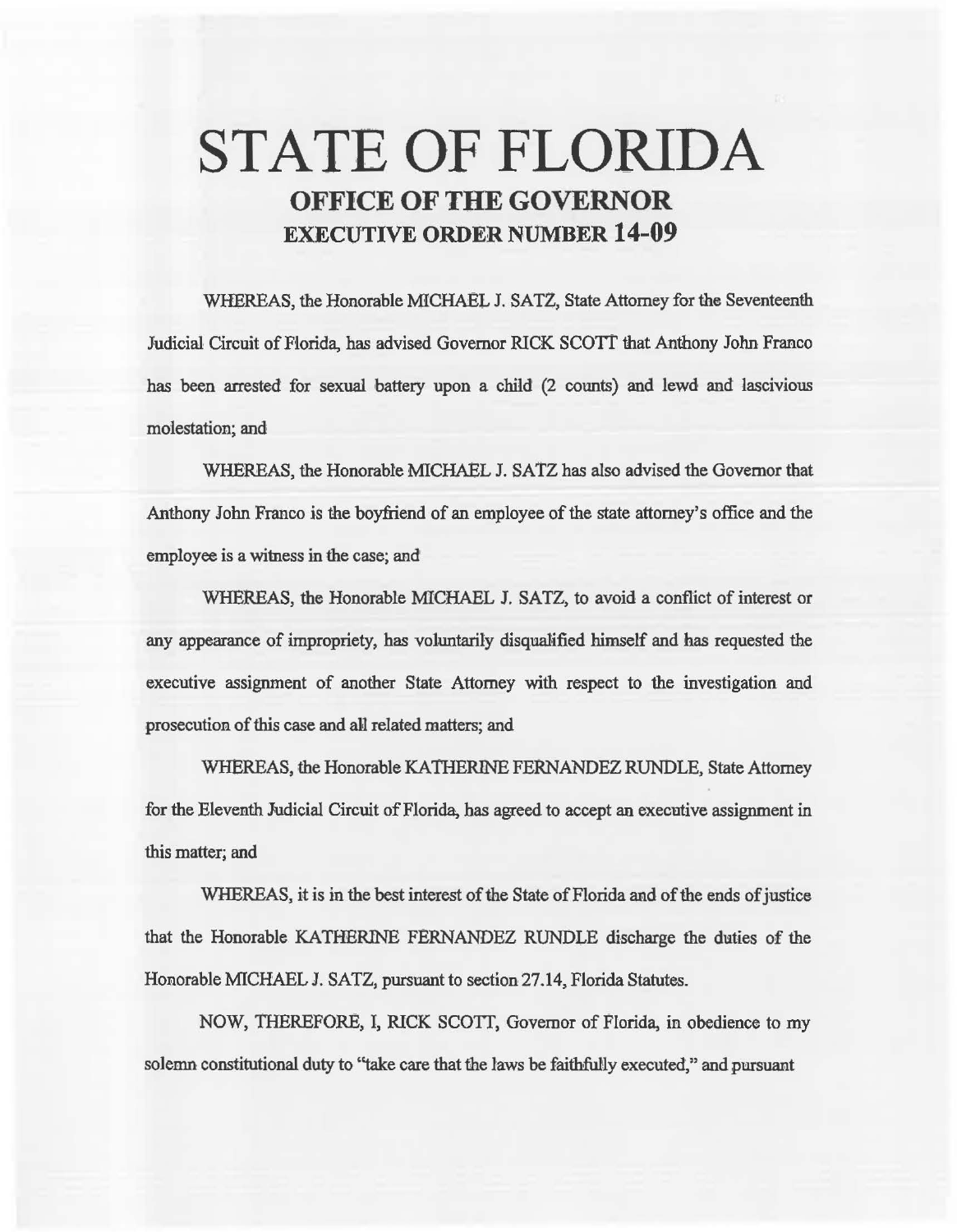to the Constitution and laws of the State of Florida, issue the following Executive Order, effective immediately:

#### Section 1.

The Honorable KATHERINE FERNANDEZ RUNDLE, State Attorney for the Eleventh Judicial Circuit of Florida, referred to as the "Assigned State Attorney," is assigned to discharge the duties of the Honorable MICHAEL J. SATZ, State Attorney for 'the Seventeenth Judicial Circuit of Florida, as they relate to the investigation, prosecution and all matters related to Anthony John. Franco.

## Section 2.

The Assigned State Attorney or one or more Assistant State Attorneys and Investigators, who have been designated by the Assigned State Attorney, shall proceed immediately to the Seventeenth Judicial Circuit of Florida, and are vested with the authority to perform the duties prescribed herein.

## Section 3.

All residents of the Seventeenth Judicial Circuit are requested, and all public officials are directed, to cooperate and render whatever assistance is necessary to the Assigned State Attorney, so that justice may be served.

## Section 4.

The period of this Executive Assignment shall be for one (1) year, to and including January 9, 2015.